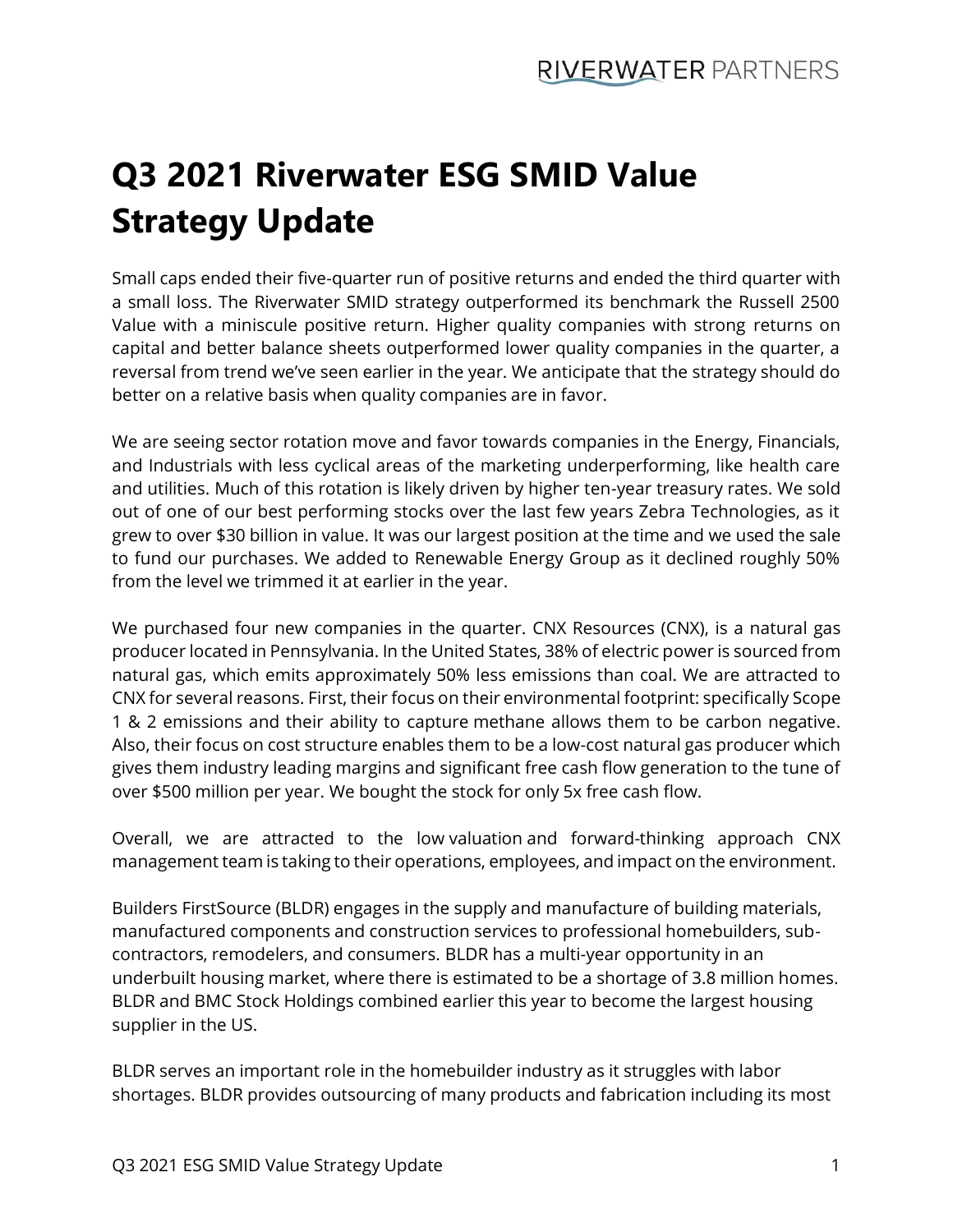## **RIVERWATER PARTNERS**

important pre-made frame business. Their value-added products are expected to make up 43% of revenue and will continue to grow, increasing EBITDA margins along the way. While housing does have headwinds for the rest of the year due to supply chain and labor issues, as these ease housing could have multiple years of prolonged building. Much of the waste in the homebuilding market comes from on-site work. By providing outsource and prefab products, BLDR has significantly reduced waste on the worksite.

Cambium Networks (CMBM), originally carved out from two business units within Motorola Solutions, provides wireless broadband networking infrastructure solutions for mediumsized network operators. When wireless broadband was first introduced 20 years ago, its performance significantly lagged that of wired broadband infrastructure, relegating it to specific use cases. With a negligible performance gap today, CMBM's solutions offer the ability to bring broadband to rural US, remote international, and urban areas that have constraints to burying cable infrastructure. As a result, CMBM's growth rate is accelerating. In addition, from an ESG perspective, CMBM's solutions democratize access to broadband to places that have not had access due to limitations of wired connectivity.

First Solar, Inc. (FSLR), designs, manufactures, and sells solar panel modules which convert sunlight into electricity. FSLR's differentiated Cadmium Telluride (CdTe) thin-film technology and proprietary manufacturing process enable the company to produce modules at a lower carbon footprint and cost than its competitors that use polysilicon.

Module makers that compete with FSLR use polysilicon, which is exclusively sourced and processed in China, to manufacture solar panel modules. *[In Broad Daylight](https://www.shu.ac.uk/helena-kennedy-centre-international-justice/research-and-projects/all-projects/in-broad-daylight),* produced by the Helena Kennedy Centre for International Justice, documents the fact that virtually all polysilicon used in solar panel modules is tainted with forced labor of the Uyghur Muslim people. In response, the Biden administration has issued a Withhold and Release Order (WRO) that will detain all polysilicon and goods using it at the border, pending proof that it was not complicit in forced labor. This attention to the human rights considerations involved in the production of this greener energy brought FSLR to our attention. We believe its "greener" green energy will catalyze superior performance to its peers.

The Biden administration has signaled its intent to grow solar share of green energy production to 45% by 2050 from < 5% in 2020. FSLR has recently completed a fab in Ohio and is building one in India to produce panels for the US and India markets, which is important, given the high cost of transporting panels. FSLR's superior technology, manufacturing footprint, and cost structure will allow it to capitalize on the tailwind of accelerating growth in solar power deployment.

*Disclosures:*

*Performance is presented net of fees and includes the reinvestment of income. Past performance is not indicative of future results. The securities identified and described do not represent all of the securities*